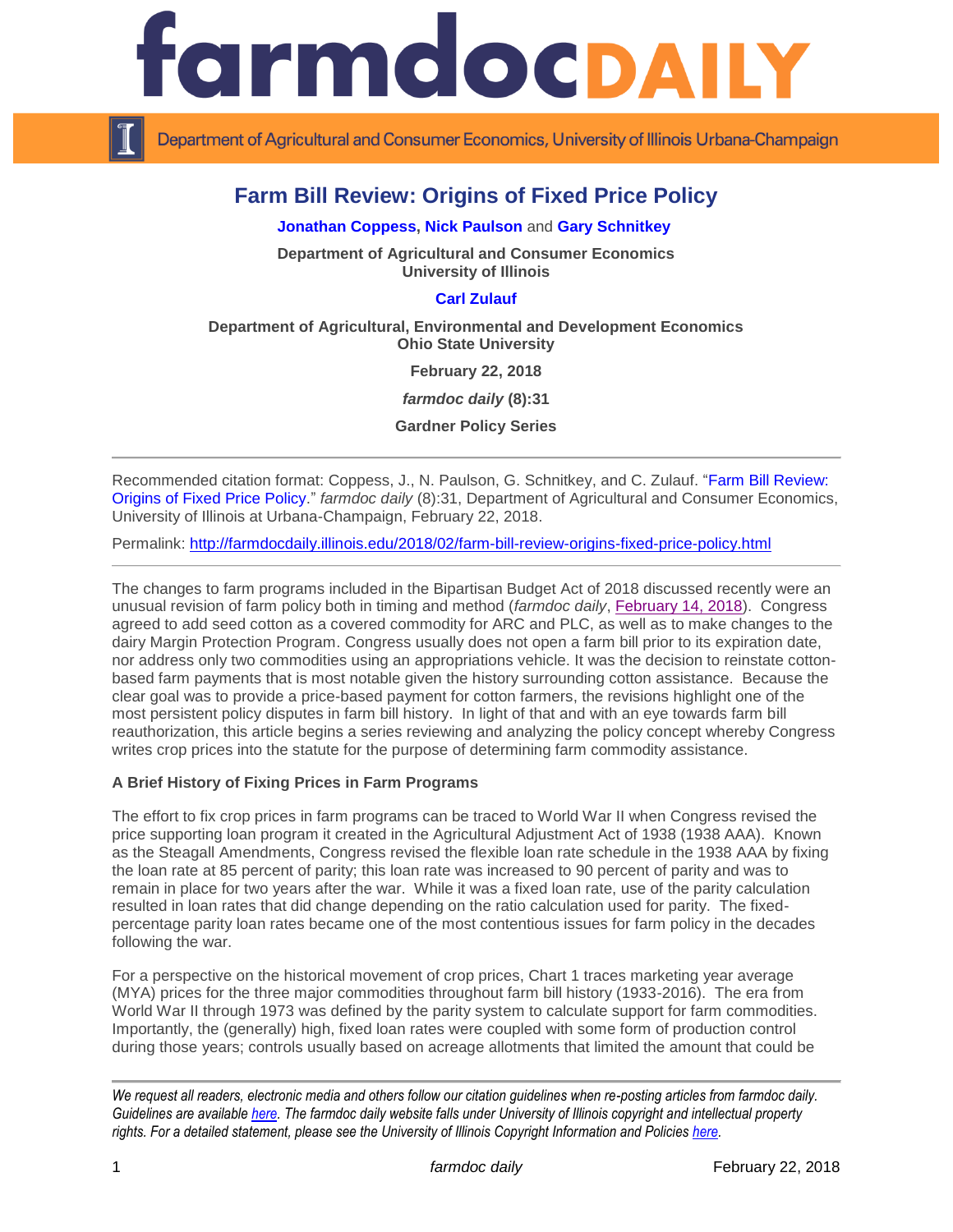planted. The price spike in the early Seventies effectively ended the parity loan rate and production control system for all supported commodities when Congress revised farm programs in the Agriculture and Consumer Protection Act of 1973 (1973 Farm Bill).



The 1973 Farm Bill contained key changes to farm policy that constituted the most substantial revision to the programs since being created in 1933. Congress created target prices and deficiency payments as an income support policy that was in addition to the long-standing price supporting loan system. Under this program of income support, if the average of market prices were lower than the target price a deficiency payment was triggered on the difference; that payment increased as prices fell and until they reached the loan rate. The initial target prices were: \$1.38 per bushel for corn; \$2.50 per bushel for wheat; and \$0.38 per pound for cotton. Congress also included an escalator clause which would increase the target prices based on increases in the cost of production. Second, Congress replaced the acreage allotment system for commodities that received target prices with authority to USDA to require set-aside acres in times of overproduction.

Congress continued this target price system of support through four successive farm bills: 1977, 1981, 1985 and 1990. The market year average prices were initially calculated on a partial year basis but, to get a sense of the target price program in action, Chart 2 compares the target prices to the twelve-month MYA for each year of the era (1974-1995) and illustrates the increases through 1985. The target prices and loan rates were compiled from USDA's Economic Research Service historic farm program data [\(USDA-ERS\)](https://www.ers.usda.gov/topics/farm-economy/farm-commodity-policy/analysis-of-previous-farm-bills/). Congress increased target prices in 1977 and then again with a schedule of increases in 1981. In the 1985 Farm Bill, Congress agreed to freeze target prices for the initial years of the bill with decreases in the later years. The Federal Agricultural Improvement and Reform Act of 1996 eliminated the target price program.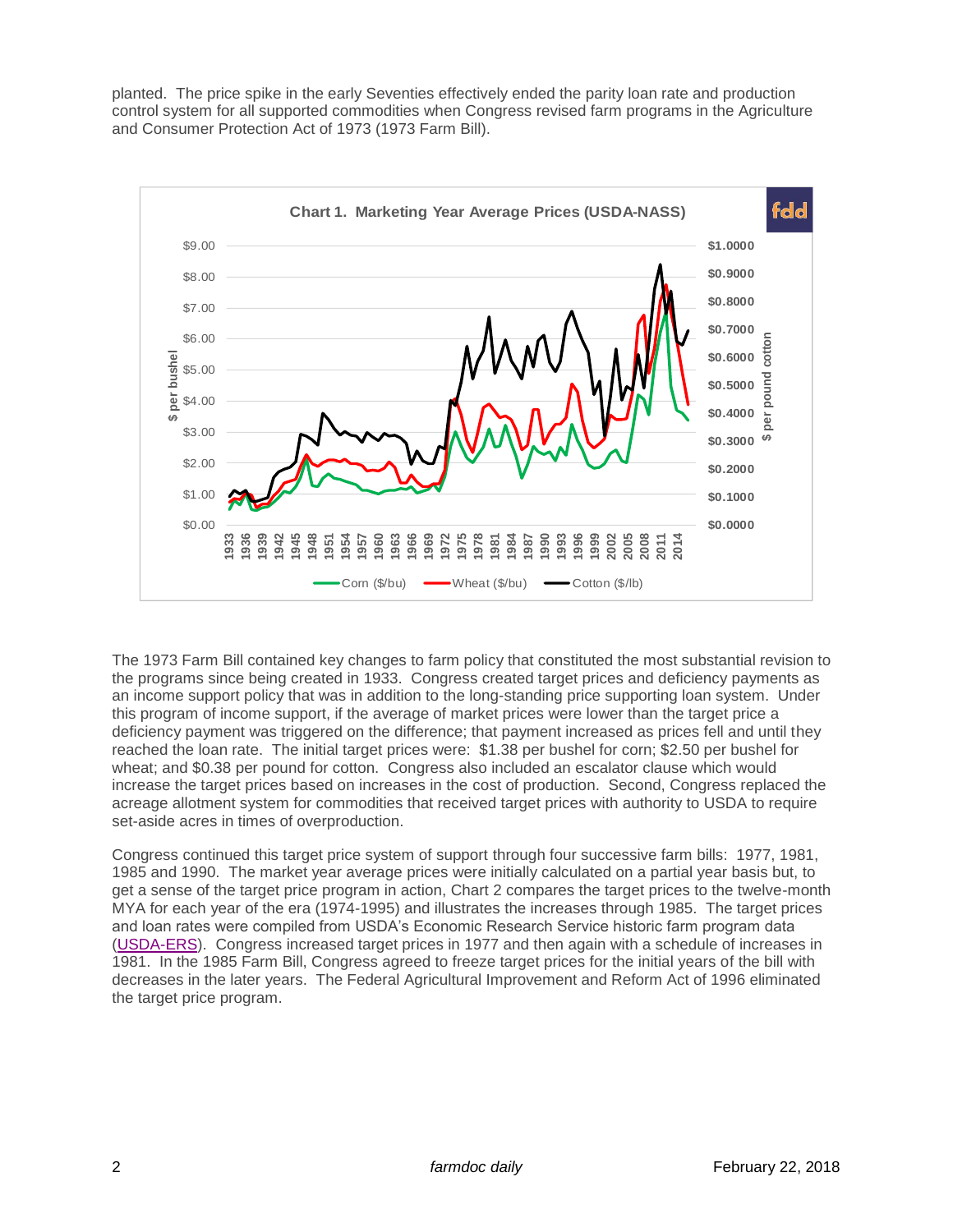

Comparing MYA prices to the target prices in Chart 2 provides a rough estimation of when payments were triggered and how large the deficiency payment would have been. Target prices above the MYA would result in payments, with larger payments resulting from the larger spread between the two. Because the price which Congress fixes in the statute determines whether a payment is made and the potential size of that payment, this fixed-price policy has always been plagued by a lack of transparency. This, in turn, raised questions about whether the target prices were at appropriate levels and whether the commodities receiving support were treated equally. Simply put, commodity prices are not the same for each of the crops and, at least in the case of cotton, not the same units (i.e., bushels vs. pounds).

Given that the target prices represented direct Federal assistance and, at least in this era the assistance was linked to which crop a farmer planted, concerns about transparency and fairness resonated. Lacking transparency, it is difficult to assess whether the assistance was equitable for the farmers of these different crops. The following are a sampling of methods for comparing target prices and evaluating whether Congress has picked favorites throughout the history of this policy.

Chart 3 compares the spread between the target prices and loan rates for corn, cotton and wheat. In general, this spread impacted the amount of any deficiency payment because payments were made for prices below the target price but only down to the loan rate; total payments were also determined by a payment yield for the crop. Chart 3 shows the spread as the percentage derived by dividing target prices by loan rates. At 100%, there would be no deficiency payment because the target price and loan rate are equal. The higher the percentage in Chart 3, the greater difference between target prices and loan rates which could translate into larger potential deficiency payments depending on payment yield.

By this measure, wheat initially received the most favorable target prices of the three commodities. This situation held through 1981 when cotton appears to have received the more favorable target price and then wheat comes out ahead again after 1985. Chart 3, however, only measures the target prices against the loan rates which were also established by Congress and thus does not provide a complete answer to the question of whether the assistance was designed equitably.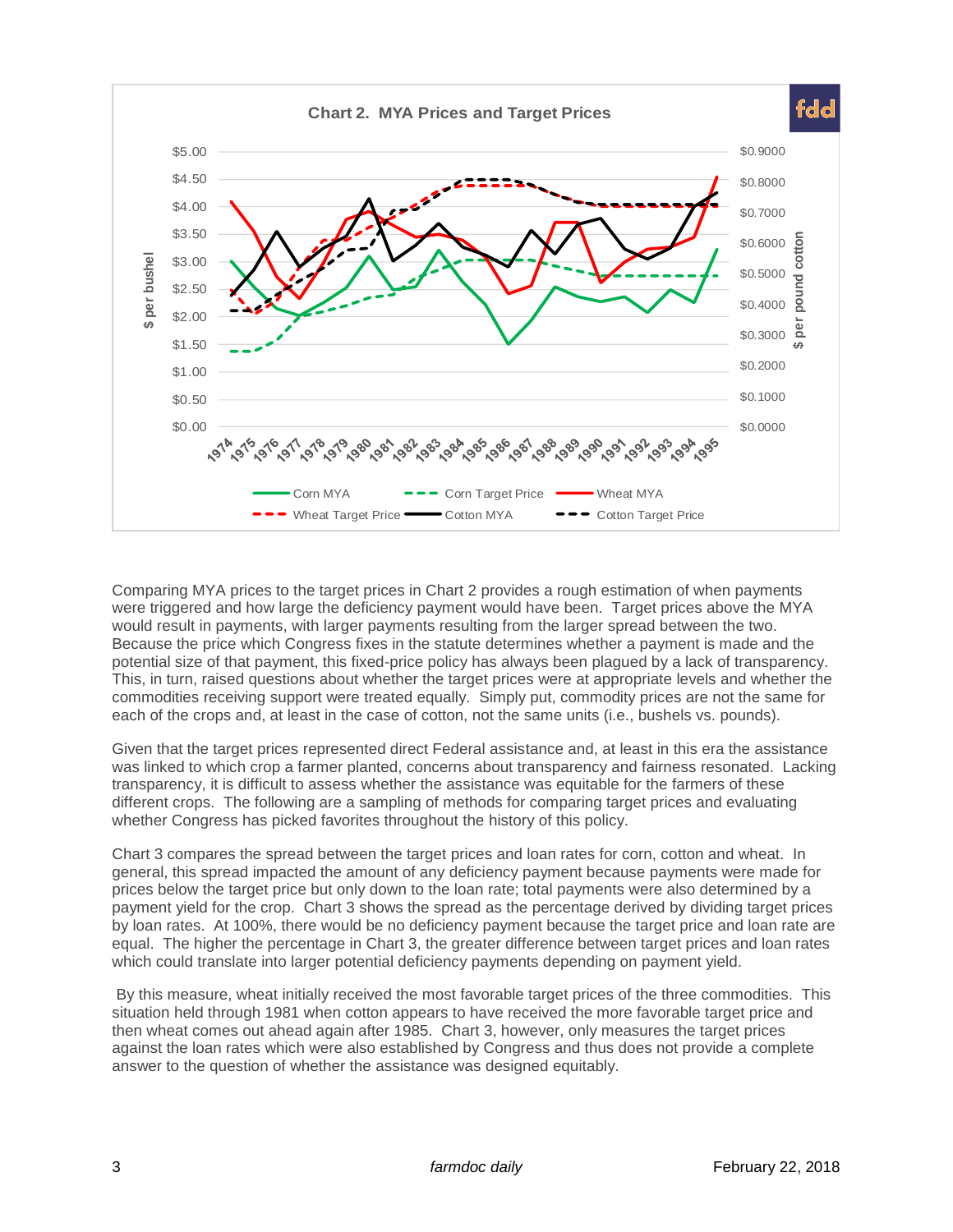

Chart 4 provides a similar comparison. This time the target price is stated as a percentage of the MYA prices for each year (1974-1995). When the ratio is above 100%, the twelve-month MYA is above the target price and no deficiency payment would be expected; the lower the percentage the larger the expected payment. It adds some evidence that wheat received the more favorable target prices in the 1973 Farm Bill. Cotton's target price appears more favorable in 1981, although wheat begins to catch up after a few years. Certainly, market prices for the crops would vary for different reasons and by different amounts each year. The concern is whether Congress is setting policy in a manner that treats each commodity in a similar manner. Ultimately, Charts 2 through 4 fail to provide any clear conclusion on the question of fairness.

Table 1 seeks to provide another method for comparing target prices across commodities. It uses the average of the MYA prices for the 10 years leading up to the policy's creation by Congress in 1973 (1963- 1972), as well as five years prior (1968-1972). It compares the target prices as a percentage of the average MYA prices for that commodity prior to Congressional fixing of the target price (target price divided by average MYA prices). To complete this comparison, Table 1 repeats these calculations for each of the 1981 and 1985 Farm Bills. These comparisons place the target price choices made by Congress against the known history of market prices for each of the crops. The average prices would have been known, or knowable, by Congress at the time the target prices were fixed.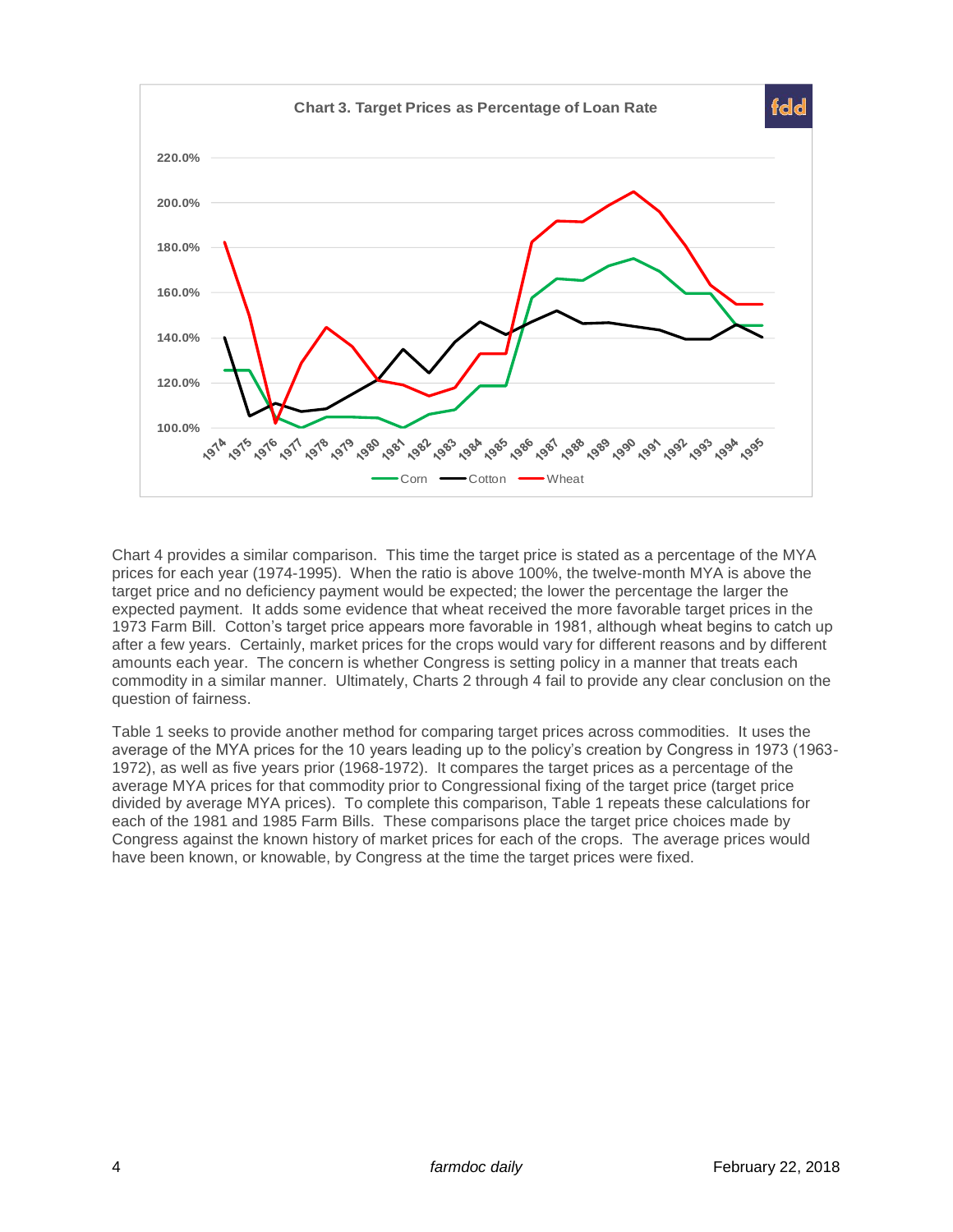

| <b>Table 1. Target Price Comparison</b> | Corn   | <b>Cotton</b> | Wheat  |
|-----------------------------------------|--------|---------------|--------|
| 1973 Target Price                       | \$1.38 | \$0.3800      | \$2.50 |
| 10 year average MYA (1963-1972)         | \$1.19 | \$0.2638      | \$1.45 |
| 5 year average MYA (1968-1972)          | \$1.24 | \$0.2452      | \$1.38 |
| Target Price as % of 10 year avg.       | 116%   | 144%          | 172%   |
| Target Price as % of 5 year avg.        | 111%   | 155%          | 181%   |
| 1981 Target Price                       | \$2.40 | \$0.7087      | \$3.81 |
| 10 year average MYA (1971-1980)         | \$2.28 | \$0.5063      | \$3.04 |
| 5 year average MYA (1976-1980)          | \$2.41 | \$0.6240      | \$3.14 |
| Target Price as % of 10 year avg.       | 105%   | 140%          | 125%   |
| Target Price as % of 5 year avg.        | 100%   | 114%          | 121%   |
| 1985 Target Price                       | \$3.03 | \$0.8100      | \$4.38 |
| 10 year average MYA (1975-1984)         | \$2.55 | \$0.6027      | \$3.33 |
| 5 year average MYA (1980-1984)          | \$2.80 | \$0.6282      | \$3.58 |
| Target Price as % of 10 year avg.       | 119%   | 134%          | 132%   |
| Target Price as % of 5 year avg.        | 108%   | 129%          | 122%   |

Comparing target prices in this manner arguably adds the best evidence of potential favoritism in setting target price levels. Over the course of these three farm bills, the three crops received very different target prices compared to market price history and corn received far lower target prices than either cotton or